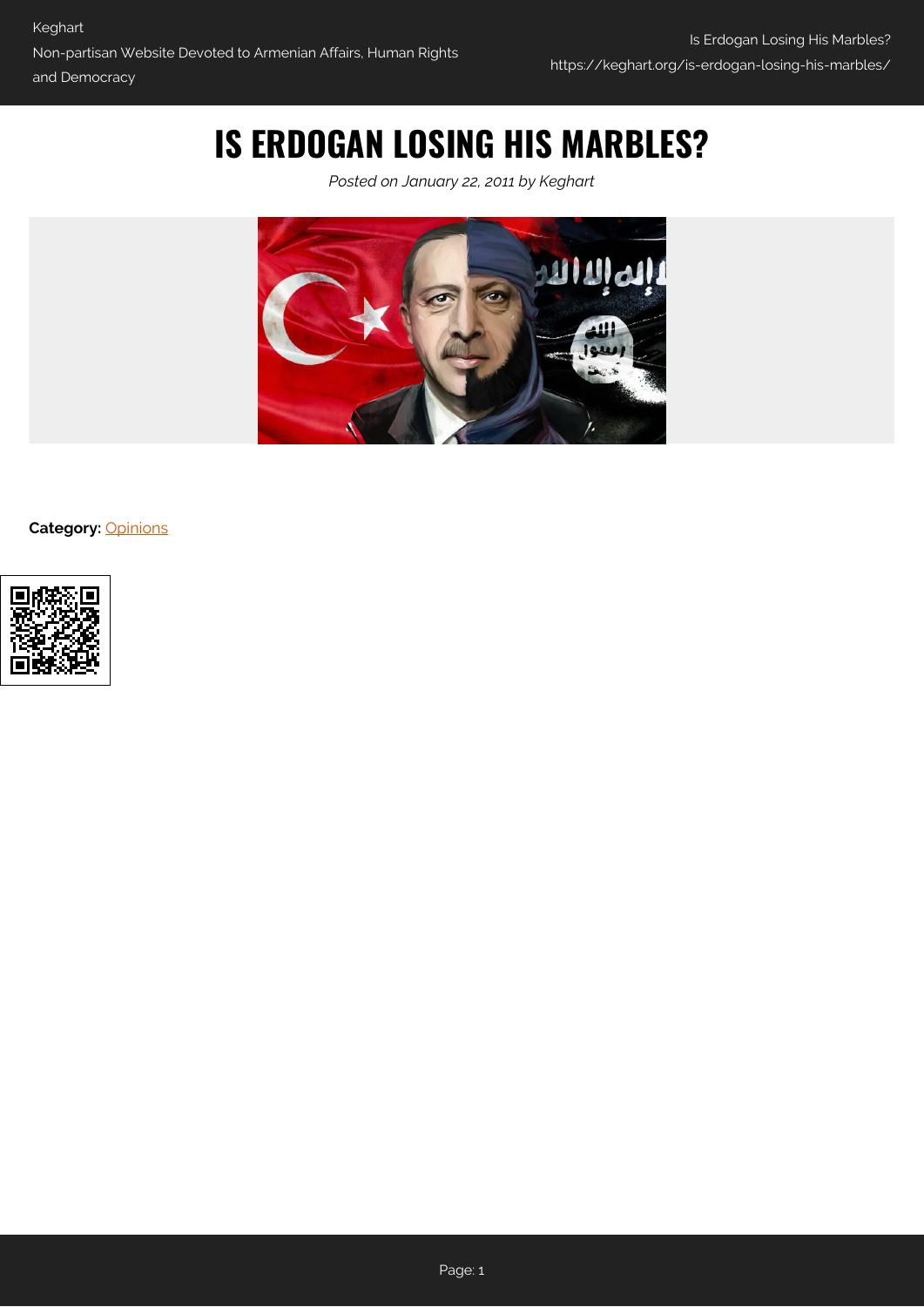## **Keghart.com Editorial Board**, 21 January 2011

Listening to Turkish Prime Minister Recep Erdogan's words in the past year one wonders whether he is delusional or suffering from an unfounded and overweening hubris.

Last June, in Davos, he threw a nursery-class temper tantrum at an international gathering and insulted Israeli President Simon Peres, a long-time friend of Turkey.

Erdogan later defended the Sudanese dictator against charges of genocide because, according to Erdogan, "Moslems don't commit genocide." The mind reels at the denialism, hypocrisy and ignorance.

Following the Israeli commando attack on the Gaza-bound flotilla, Erdogan repeatedly renounced Israel, although he knew too well that the United States and his own chaffing army leaders are allies of Israel. To add insult to injury (to the U.S), Turkey has nominated itself as interlocutor on behalf of Iran, which calls America "Great Satan."

A few weeks ago a reckless Erdogan called on Israel to remove its foreign minister, Avigdor Lieberaman, calling him an obstacle to Middle East peace. The demand is probably unprecedented in the annals of international diplomacy. He then said, "Israelis must rid themselves and that is surely their duty and not ours." For good measure, in the same interview with Al-Jazeera, Erdogan added, "Netanyahu's government is the worst or the least fortunate in the history of Israel." Israel's Deputy Prime minister Silvan Shalom, bending backwards not to make waves, said that Erdogan's words were inappropriate.

Ten days ago, while touring Kars, Erdogan called for the demolition of a local monument designed to promote reconciliation between Armenia and Turkey. The statue, comprised of two 30-metre concrete figures reaching out to each other, was, said Erdogan, a "freak." The statue was erected by the city's mayor who is a member of Erdogan's Islamist Justice & Development (AKP--Adelet ve Kalkinma Party). On an earlier trip to the city, Erdogan had ordered the destruction of a fountain which featured bare-breasted nymphs.

A few days ago Erdogan called on German Chancellor Angela Merkel to apologize for blaming the Turkish side for the impasse in the Cyprus talks. Tossing diplomatic etiquette aside, the Turkish leadership accused Merkel of bias and lack of historic knowledge on Cyprus. In an address to the regional leaders of AKP, the voluble prime minister of Turkey said of Merkel, "These comments and attitudes do not give the impression of a leader who is far-sighted and visionary. We expect Merkel to apologize to the Turkish side."

The man is on a binge.

Earlier this month, Greek Prime Minister George Papandreou, on a peace mission to Turkey, complained about violations by Turkish fighter jets of Greek air space barely a few days before his arrival to Turkey. Meanwhile, Erdogan's grandiose mouthpiece, Foreign Minister Ahmed Davutoglu,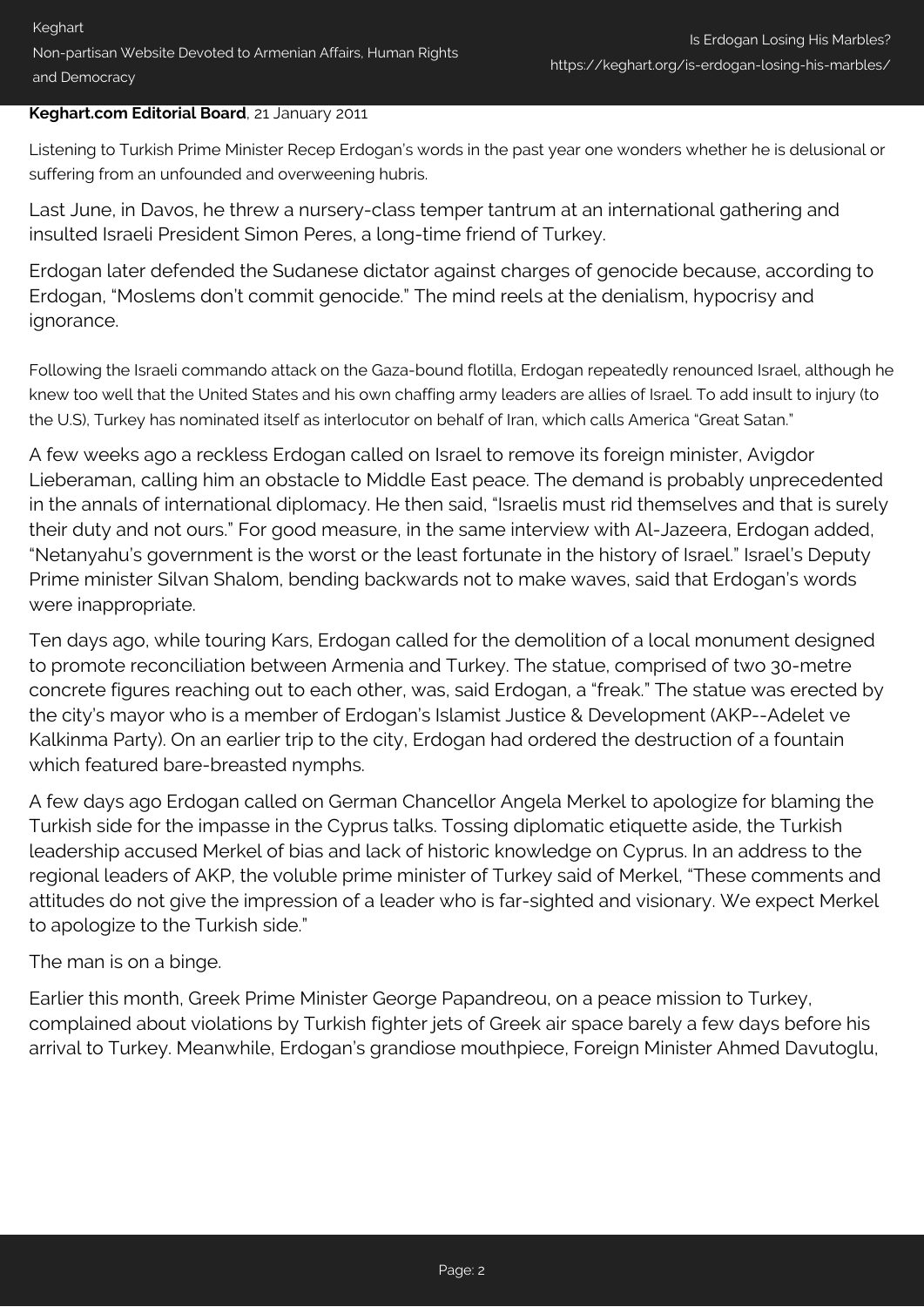Turkey is strong; Turkey is big; Turkey is important; Turkey is key to East-West/North-South peace; Turkey is a

democracy; Turkey is the new rising power; the 21<sup>st</sup> century belongs to Turkey... Who utters this nonesense? Why? Turkey, of course. The self-hypnosis might persuade Erdogan and his two buddies (Davutoglu and President Abdulla Gul) that Turkey is a player because they say so. For the rest of the world, except, of course, Azerbaijan, the Turkish self-advertisements are just that.

Why is Turkey important? etc. Because Turkey is a peace-maker. Turkey is a peace maker although it failed to arrange peace between Israel and Syria and despite giving up, a few days ago, its peace-making mission in Lebanon.

Erdogan's Turkey is strong. Why? Because it has an army of one million. Forget that there is doubt about the loyalty of that army's Kemalist leaders to Islamist Erdogan. And forget that the much-vaunted army would collapse without the help of the United States—the country Erdogan seems to enjoy bear-baiting.

Turkey is a big country, with a population of 75 million. If one deducts 20 million or so persecuted Kurds, the countless and discriminated Alevis in addition to other mistreated minorities, Turkey would have a population of less than 40 million Turks.

Then there is Turkey's ambition in the Arab World. In a blatant and bizarre move, Erdogan and his foreign minister have launched dreams of New Ottomanism. No, Erdogan will not become the new Caliph-Sultan of the Sublime Porte, nor would Davutoglu become his Grand Vizier. The Dynamic Duo merely wants to dominate the Arabs, although there already are three (Egypt, Saudi Arabia, and Iran) long-time contenders for the position. In other words, the moment Saudi Arabia and Iran sense Turkey is getting too big for its breeches, they will make sure Turks pull back from Arab lands faster than their Ottoman grandfathers did.

The other "pillar" of Turkish adventurism is its relatively healthy economy. A few years of rising GDP and voila, Ankara thinks it's the second Frankfurt. But that economic house of cards could be on the edge of collapse. According to Turkey-friendly Wall-Street Journal, Turkey's mushrooming current account deficit is becoming a serious threat to the country's economy. "Turkey's statistics agency reported that the deficit more than trebled in November versus a year ago to a hit and fresh record of 5.93 billion, outpacing economists' expectations and again spotlighting the key weakness of the economy," said Joe Parkinson of Wall-Street Journal on Jan. 11. The deficit is the widest since records began to be kept in 1984. Import growth rose more than 10 times faster than export gains, which slowed to just 3%, said WSJ.

A few days ago Saban Kardas wrote in Today's Zaman, "…realizing Turkey's objective of reconfiguring the global order is likely to face many challenges; not the least, the question of having sufficient resources and a suitable political environment to sustain multifaceted global commitments."

Kardas went on to say, "There is an obvious mismatch between the objectives Davutoglu set for Turkey and the country's current reality. For instance, despite his visions of advocating the cause of less developed countries,

Turkey itself still ranks 83<sup>rd</sup> in the United Nations human development index."